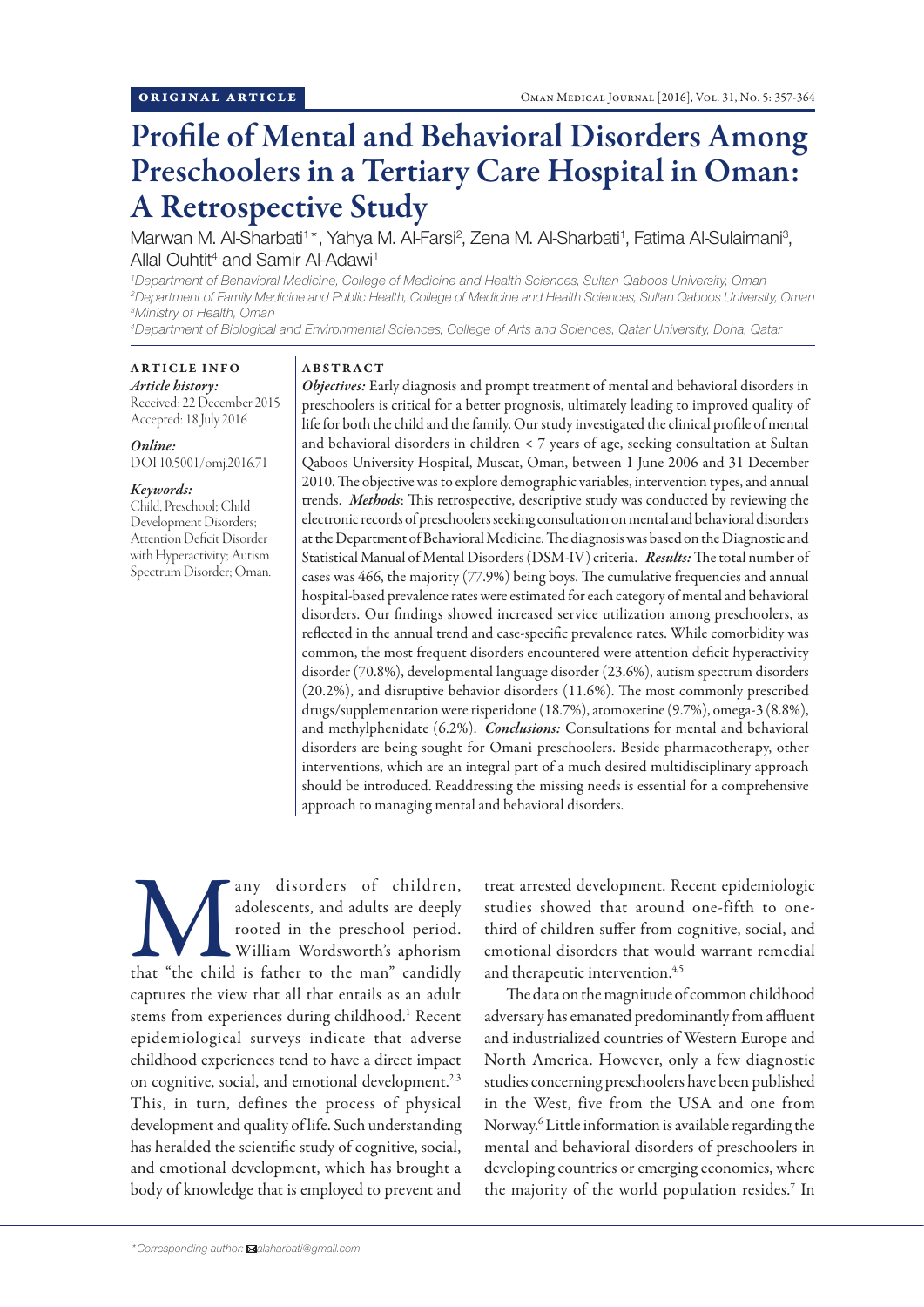many developing countries, including Oman, there is a preponderance of youngsters in the population structure. Oman is ranked 48 (out of 230) in the global population growth rate with the demographic profile characterized by a 'youth bulge', as 22% of the population is under the age of 15 years.<sup>8</sup> On the health front, Oman also provides universal free health services for all citizens, and Omani youngsters bear all the benefit. According to the World Health Report,9 "over 98% of births in Oman are attended by trained personnel and over 98% of infants are fully immunized". The improvement of socioeconomic status in Oman during the last four decades is reflected by the increased life expectancy, jumping from 60 years in the 1970s to 74 years recently. The under-five mortality rate has dropped by a staggering 94%. The improved standard of living has coincided with the 'baby boom'10 and some challenges in safeguarding the welfare of children.

The increase in population practically means that the number of people afflicted by mental and behavioral disorders is likely to increase. Overall, Oman's population is characterized by large family sizes and consanguineous marriages. This is thought to trigger many developmental anomalies, including those which are likely to render one with social and intellectual incompetency that have the potential for triggering disability and dependency.<sup>11,12</sup>

Mental and behavioral disorders of children and adolescents have been reported in Oman with a variation in magnitude. Some of these disorders probably stem from a culturally specific odium of distress.<sup>9,13,14</sup> Al-Busaidi et al,<sup>15</sup> reported that 27.7% of Omani youngsters had depressive symptoms as indexed by Patient Health Questionnaire. On the other hand, Jaju et al<sup>16</sup> and Afifi et al<sup>17</sup> conducted a nation-wide survey among students and found 16– 17% of youngsters in Oman had clinical depression as elicited in the Child Depression Inventory. While it is clear that the magnitude of cognitive, social, and emotional development disorders in Oman is on the rise, it is worrying that many do not seek care from qualified mental health professionals.<sup>13</sup> What was deemed as cognitive, behavioral, and emotional disorders, were largely in the prerogative of traditional healers. Many children or youngsters who appear to have something akin to mental and behavioral disorders are left of their own accord. Some preliminary studies indicate that having a child with special needs tends to have an adverse effect

on quality of life for caregivers in urban regions in Oman.18 The question remains of the characteristic of those who do seek consultation with a mental health specialist.

Studies are required to document the profile of mental and behavioral disorders among preschoolers attending a tertiary care hospital in Oman to lay the groundwork for prevention and intervention schemes. Our study aimed to document the following: (i) the distribution of diagnoses, (ii) the socio-demographic profile, (iii) the types of intervention, and (iv) the annual rate of attendance of preschoolers seeking consultation in a tertiary care hospital during 2006–2010.

## METHODS

This retrospective, descriptive study was conducted at the Department of Behavioral Medicine outpatient clinic, Sultan Qaboos University Hospital (SQUH). At the time this was the only center catering for the needs of children with mental and behavioral disorders. Up to 2014, it received youngsters referred from all over the country.

A structured form was designed to extract the required information from the hospital's health information system. The electronic medical records of preschoolers (children < 7 years old), who were registered at the clinic from 1 June 2006 to 31 December 2010, were reviewed and included in the study. All cases were anonymously treated and put as numbers in the data lists. The inclusion criteria consisted children of both genders, under the age of seven years, who were seeking consultation for mental and behavioral disorders during the prescribed period. Any cases with missing information were not included in the study.

Sociodemographic data was taken from the electronic medical record. Medical notes were extracted, including the first clinical impression about the diagnosis. The final diagnosis was made following a protracted discussion among team members. Each case was reported once only, whether it was a new or follow-up case. For brevity, the diagnoses were reported according to the Diagnostic and Statistical Manual of Mental Disorders, fourth edition (DSM-IV).19 Sociodemographic characteristics and diagnoses of mental and behavioral disorders were compared between males and females. The types of medications prescribed, and the number of children

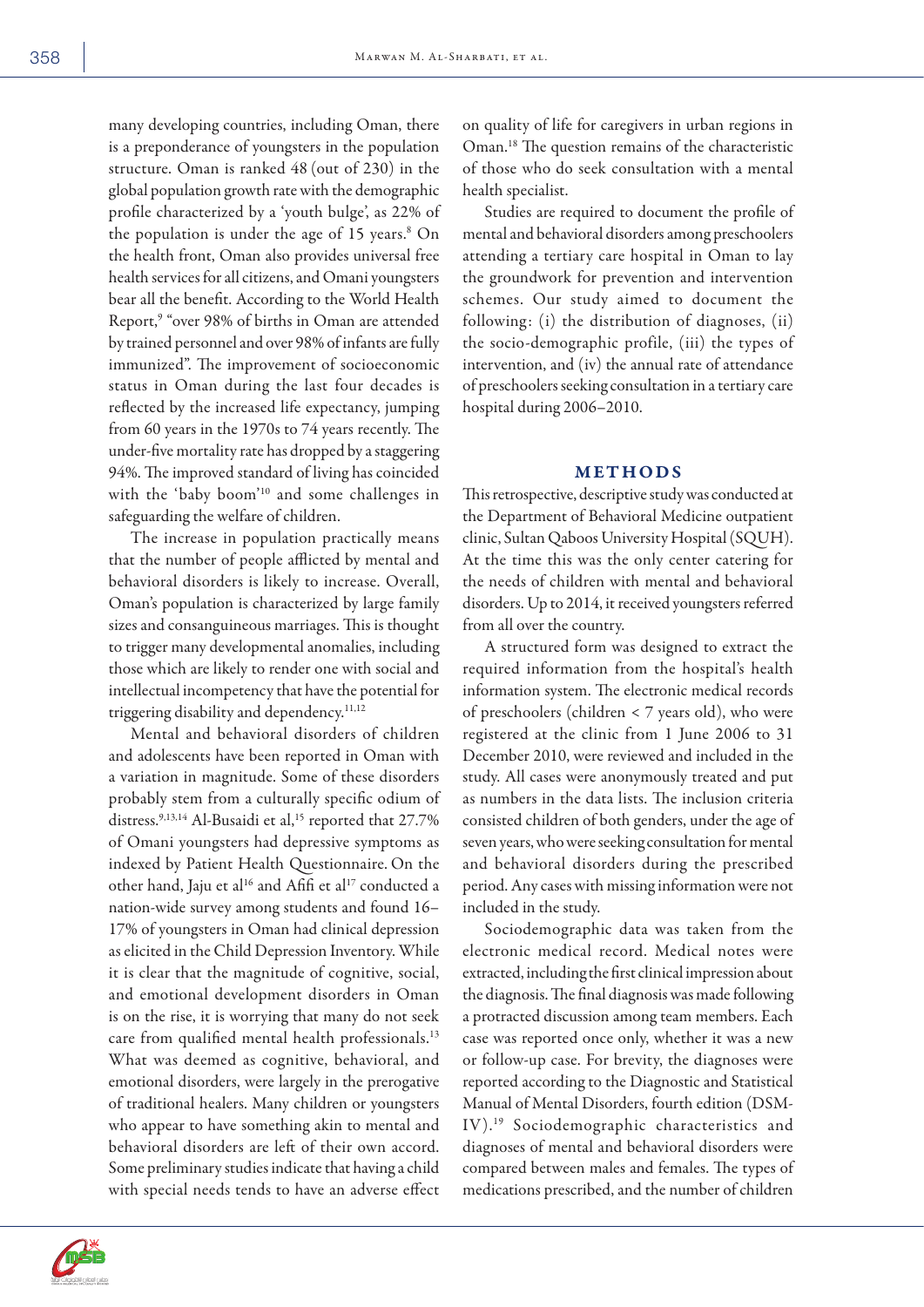| <b>Characteristics</b>         | Total<br>$(n = 466)$ | Male<br>$(n = 363)$ | Female<br>$(n = 103)$ | $p$ -value |
|--------------------------------|----------------------|---------------------|-----------------------|------------|
| Age, years, mean $\pm SD$      | $4.4 + 1.2$          | $4.4 + 1.2$         | $4.2 + 1.3$           | 0.532      |
| Consanguinity, $n$ $(\%)$      | 214(45.9)            | 166(45.7)           | 48(46.5)              | 0.451      |
| Positive family history, n (%) | 172(36.9)            | 124(34.1)           | 48(46.5)              | 0.084      |
| IQ, mean $\pm$ SD              | $79.5 \pm 18.7$      | $80.2 + 18.3$       | $77.2 + 19.8$         | 0.381      |

Table 1: Sociodemographic profile of preschoolers attending the child psychiatric clinic, 2006–2010.

in each age group was reported. The variation of clinic attendance over the study period between the groups was also compared.

All statistical analyses were performed using SPSS Statistics (SPSS Statistics Inc., Chicago, US) version 16.0. The results were expressed as percentages, and chi-square analysis was used for categorical data. The trend variation of the number of cases over the years of study was tested using the Cochran-Armitage test for trend. A cut-off *p*-value of < 0.050 was used for all tests of statistical significance.

The study was approved by the Medical Research and Ethics Committee at the College of Medicine and Health Sciences, Sultan Qaboos University (SR/ MED/FMCO/11/01).

Table 2: Distribution of diagnoses of the preschoolers attending the behavioral medicine outpatient clinic, 2006–2010.

| <b>Diagnosis</b>                                                                            | Total,<br>$n = 466$ | Male,<br>$n = 363$ | Female,<br>$n = 103$ |
|---------------------------------------------------------------------------------------------|---------------------|--------------------|----------------------|
|                                                                                             |                     |                    |                      |
| <b>ADHD</b>                                                                                 | 330 (70.8)          | 269(74.1)          | 61(59.2)             |
| Expressive language<br>disorder                                                             | 110(23.6)           | 75(20.7)           | 35 (33.9)            |
| <b>ASD</b>                                                                                  | 94 (20.2)           | 74 (20.4)          | 20(19.4)             |
| Learning disorder                                                                           | 87 (18.7)           | 75 (20.7)          | 12 (11.7)            |
| Disruptive behavior<br>disorders<br>(oppositional defiant<br>disorder, conduct<br>disorder) | 54 (11.6)           | 43(11.8)           | 11(10.7)             |
| Disorders of<br>elimination (enuresis<br>and encopresis)                                    | 14(3.0)             | 7(1.9)             | 7(6.8)               |
| <b>Emotional disorders</b><br>(anxiety, depression,<br>phobias)                             | 9(1.9)              | 3(0.8)             | 6(5.8)               |
| Disruptive behavior<br>disorders (NOS)                                                      | 13(2.8)             | 9(2.5)             | 4(3.9)               |
| Disorders of parent-<br>child relationships<br>(child abuse)                                | 3(0.6)              | 2(0.6)             | 1(1.0)               |
| Childhood sleep<br>problems                                                                 | 2(0.4)              | 1(0.3)             | 1(1.0)               |

*ADHD: attention deficit hyperactivity disorder; ASD: autism spectrum disorder; NOS: not otherwise specified.* 

## RESULTS

Table 1 shows the sociodemographic profile of children < 7 years old attending the Department of Behavioral Medicine outpatient clinic from 1 June 2006 to 31 December 2010. Overall, out of the 466 children who attended the clinic, the majority were males (363; 77.9%). The average age of children attending the clinic was 4.4 years, which was similar in both sexes. The caregivers of the children reported having consanguineous marriage in 45.9% of cases. The mean intelligence coefficient (IQ) test score for the tested children  $(n = 80)$  was 79.5 and was slightly lower among girls compared to boys (77.2 vs. 80.2).

Table 2 shows the diagnostic break-up of preschool children included in the study. The most common encountered disorder was attention deficit hyperactivity disorder (ADHD) (n = 330, 70.8%) followed by expressive language disorder and autism spectrum disorder (ASD). School-based problems such as learning disorders constituted about 18.7% (n = 87). Disruptive behavior disorders were reported among 11.6% of cases  $(n = 54)$ , and only 3.0% were labeled as elimination disorders (enuresis and encopresis). Emotional disorders such as anxiety, depression, and phobias were reported among 1.9% of cases. The least reported cases were child maltreatment (0.6%) and sleep problems (0.4%).

 Table 3 and Figure 1 show the distribution of attendees stratified by year of attendance. Overall, there has been a striking increase in the number of cases from only 68 cases in 2007 to 148 cases in 2010

| Table 3: Yearly outpatients' attendance to the    |
|---------------------------------------------------|
| behavioral medicine outpatient clinic, 2006-2010. |

| Year | Total, $n = 466$ Male, $n = 363$ |           | Female, $n = 103$ |
|------|----------------------------------|-----------|-------------------|
| 2006 | 65(13.9)                         | 52(14.3)  | 13(12.6)          |
| 2007 | 68 (14.6)                        | 54 (14.9) | 14(13.6)          |
| 2008 | 87(18.7)                         | 69(19.0)  | 18(17.5)          |
| 2009 | 98 (21.0)                        | 73(20.1)  | 25(24.3)          |
| 2010 | 148 (31.8)                       | 115(31.7) | 33(32.0)          |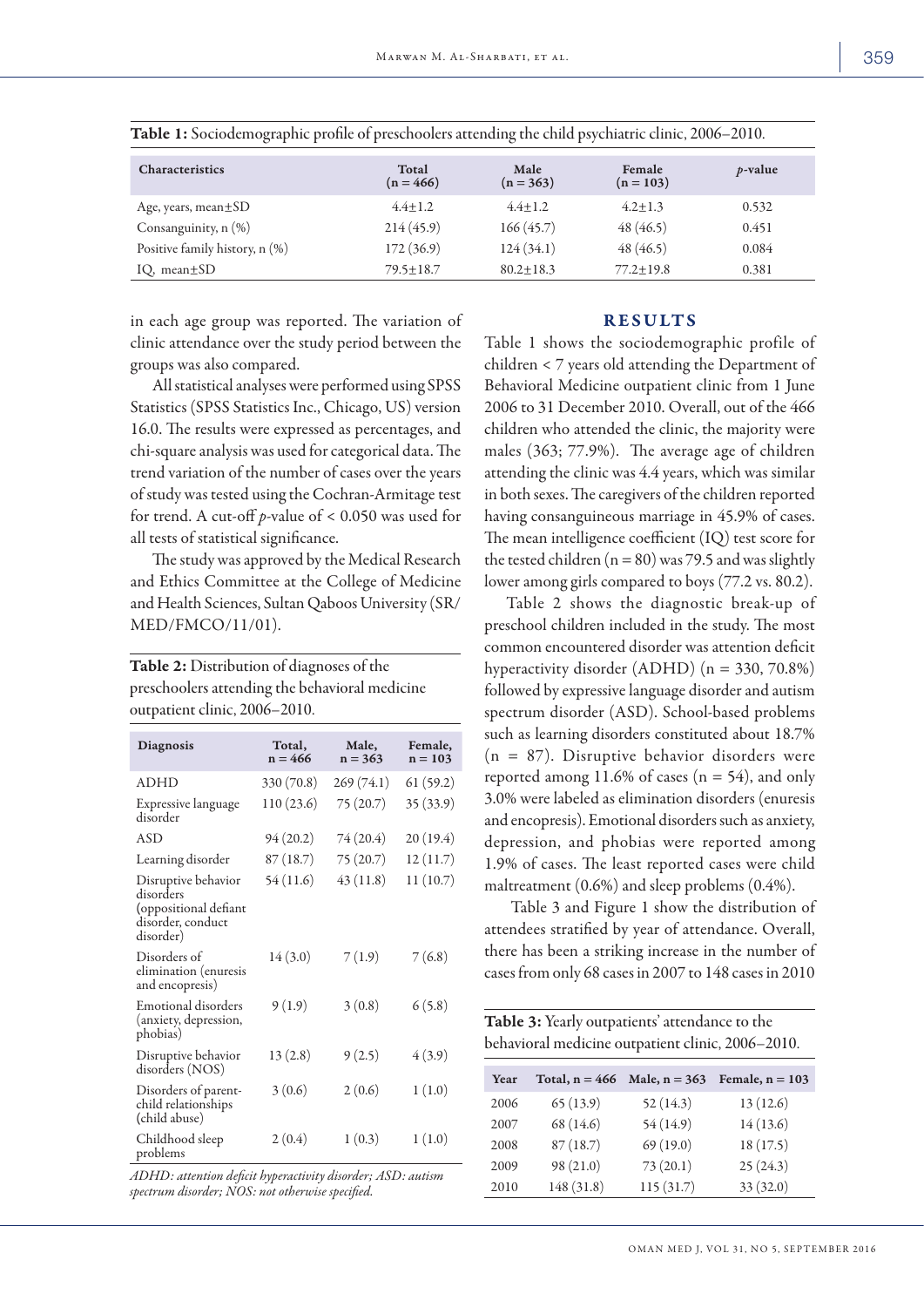

Figure 1: Distribution of patients attending the behavioral medicine outpatient clinic, 2006–2010.

Table 4: Types of medications used among the outpatient preschoolers attending the behavioral medicine outpatient clinic, 2006–2010.

| Type of<br>medicine | Total,<br>$n = 466$ | Monotherapy Multitherapy |           |
|---------------------|---------------------|--------------------------|-----------|
| Risperidone         | 87(18.7)            | 63(72.4)                 | 24(27.6)  |
| Atomoxetine         | 45(9.7)             | 26(57.8)                 | 19 (42.2) |
| Omega-3             | 41(8.8)             | 41(100.0)                | 0(0.0)    |
| Methylphenidate     | 29(6.2)             | 23(79.3)                 | 6(20.7)   |
| Imipramine          | 24(5.2)             | 22 (91.7)                | 2(8.3)    |
| Amitriptyline       | 12(2.6)             | 6(50.0)                  | 6(50.0)   |

representing an increase of almost 218% over four years. Figure 1 shows the change in the attendance trends among boys and girls, which showed similar trends of increase ( $p = 0.020$ ).

The most commonly used medicines/ supplementations prescribed to preschoolers were: risperidone (18.7%), atomoxetine (9.7%), omega-3 (8.8%), methylphenidate (6.2%), and imipramine (5.2%). The majority of patients were given drug monotherapy [Table 4].

## DISCUSSION

To our knowledge, this is the first report in the Arab world that charts the demographic and clinical characteristics, treatment options, and the yearly attendance of preschoolers (< 7 years old) to a behavioral medicine outpatient clinic. In general, there is a lack of studies on mental and behavioral disorders among youngsters in Arab/Islamic



countries despite having pyramidal population structure with the bulk of the population under the age of  $20.^{20}$ 

The first aim of this study was to investigate the demographic characteristics of preschoolers attending the clinic. There was a higher preponderance of boys compared to girls attending the clinic. A cultural practice of placing more value on boys than girls has been reported in some Eastern societies, such as in India and the Arab countries.<sup>21</sup> It is not clear whether such factors may contribute to the higher number of boys attending the clinic in this study. However, it is well known that mental and behavioral disorders in children and adolescents are more common in boys than girls.19 This result is in agreement with previous studies in Oman that have shown a preponderance of boys in mental health setting.11,14 This finding is also consistent with what has been previously observed from Arab/ Islamic attendees of mental and behavioral disorders clinics.4,22 A similar gender gap has also been noted in American youngsters.<sup>23</sup> However, this finding is in discord with a study conducted in Norway where both sexes attending a community health center were equally distributed.<sup>6</sup>

The second sociodemographic profile explored in this study was the cultural practice of consanguinity. Traditionally, consanguinity in Oman can be firstand second-degree cousins' marriages. This study found that approximately 46% of attendees were born from consanguineous marriages, which is in agreement with local studies recording consanguinity rates of 48%–52%.11,14 This rate of first and second cousins marriage is higher than the rate in the general population, which is 36%.24 Other studies conducted in the region appear to be consistent with this trend in Oman.<sup>25</sup> The attendees' parents reported a positive family history of behavioral disorders in 36.9% of cases. Such high figures have also been reported in other studies conducted in Oman and the region.11,26 This high inbreeding rate is not surprising, as it is well-known that consanguinity is high across all Middle Eastern countries, and some studies indicated that it is the highest in the world.<sup>27</sup> Although there is a temporal relationship between consanguinity and some adversaries in childhood, it is worthwhile to note that mental and behavioral disorders appear to be common even in societies with low consanguinity rates.<sup>28</sup> Related to consanguinity, this study also suggested that a family history of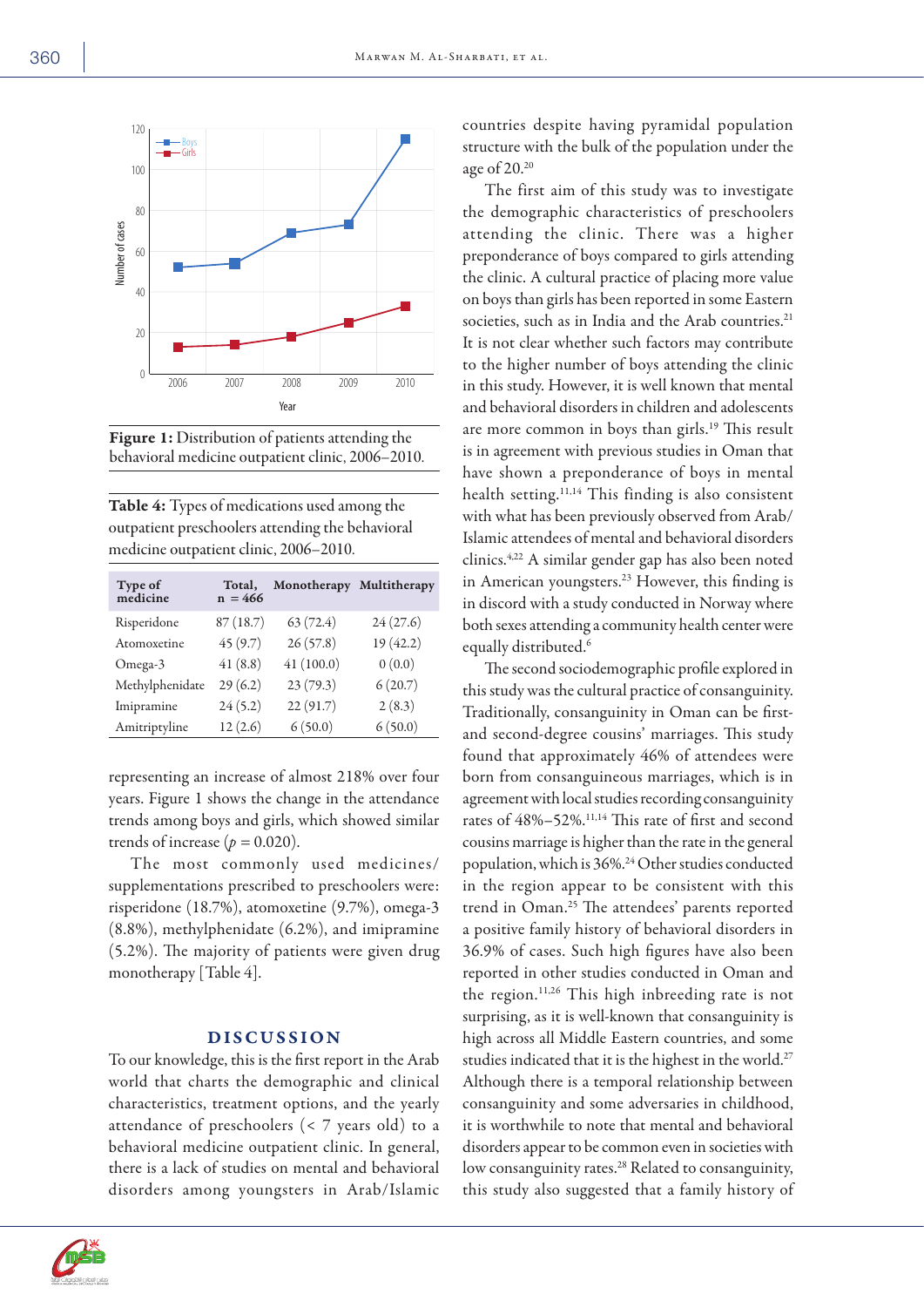psychiatric disorders was a risk factor for mental and behavioral disorders in preschoolers.

The second aim of this study was to explore the distribution of diagnoses among preschoolers. The prevalence of hyperactivity has been drastically increased recently compared to the past, where something akin to ADHD was known as "minimal brain damage" or "minimal brain dysfunction".29,30 Various factors have been speculated to account for the emerging epidemic, including the fact that ADHD harbors a social stigma compared to other mental and behavioral disorders among children and adolescents. The high number of ADHD cases in Oman is seemingly consistent with international trends.6 An epidemiological survey of a schoolgoing population indicated that one in five had ADHD.<sup>31</sup> Other factors included increased awareness and easy access to diagnostic tools.12 In the past, ADHD was thought to be the disease of affluent societies, specifically in North America and Western Europe. However, ostensible racial/ethnic disparities exist in the diagnosis of ADHD.32 Emerging evidence suggests that ADHD is a global challenge, as our study indicates. It is worth noting that parents in the Arab/Islamic countries usually tolerate to a large extent the "hyperactive" behavior of their children. They consider the child's activity as a sign of good health, which will vanish with added maturity. However, when the hyperactivity is severe, and the child's impulsive-hyperactive behavior becomes dangerous to his/her life, causing repeated domestic accidents,<sup>11</sup> the parents feel obliged to seek help.

The second most diagnosed disorder observed was expressive language disorder, which is a communication disorder characterized by varying degrees of speech and writing impediment. Among disorders that fall under expressive language disorders are expressive language, mixed receptive-expressive language disorder, and stuttering and phonological disorder. The definite etiological factors of these types of communication disorders are unclear, but it is likely to develop as a result of the interplay between hereditary and environmental factors. It is important to emphasize that one of the main environmental factors that negatively affect language development in Oman and other Arabian Gulf Countries, is the phenomenon of letting foreign caretakers raise children at an early age, which is widely practiced due to parents' employment, the scarcity of nurseries, and social prestige. This will deprive the child of a "normal environment" through inadequate communication and learning of his/her mother-tongue. This leads to a noticeable delay in language development, brought by the lack of stimulation. Moreover, the possibility of child maltreatment by these caregivers, which has frequently been reported in Oman and the region, will negatively affect the child's cognitive, social, and communication development. Among the many and varied expressive language disorders, stuttering may be worthwhile to consider in the context of Oman. According to some available literature, there is a strong relationship between social phobia and some subtype of stuttering. In Oman, previous studies have suggested that social phobia is common and has been estimated to be bordering 50% among school children.33 It has been speculated that some societies, like those in Oman, tend to foster social behavior, characterized by social avoidance. Accordingly, this might stem from the society's over-reliance on shame as an instrument of socialization.34 The view is based on the assumption that shame, rather than guilt, tend to reinforce the preoccupation of 'what others are thinking'. Accordingly, such preoccupation may create mental tension and, in turn, trigger anxiety and somatic distress that render one incapable to articulate some words during a conversation. Accordingly, this might underline the emergence of stuttering. However, stuttering may appear at an early stage of life as a normal developmental process, which disappears afterward. In Oman, specialties that oversee speech and language impediment are generally absent<sup>18</sup> and children with such disorders are referred to specialized clinics. This might explain the fact that expressive language disorder is the second most common condition observed in our study.

Within the Omani context, the type of diagnosis appears to differ from those observed in North American clinics. For example, in the USA, oppositional defiant disorder $22$  is one of the common presentations in a psychiatric setting. Although it has been widely established that many mental and behavioral disorders owe their origin to neurobehavioral handicap,<sup>35</sup> the possibility remains that the role of culture may be shaping their presentation, the type of childhood disorders and, for that matter, the pattern of care-seeking incurred. In Oman, child rearing practice falls under the 'authoritative/authorization' types where parents demand total obedience from the child. This is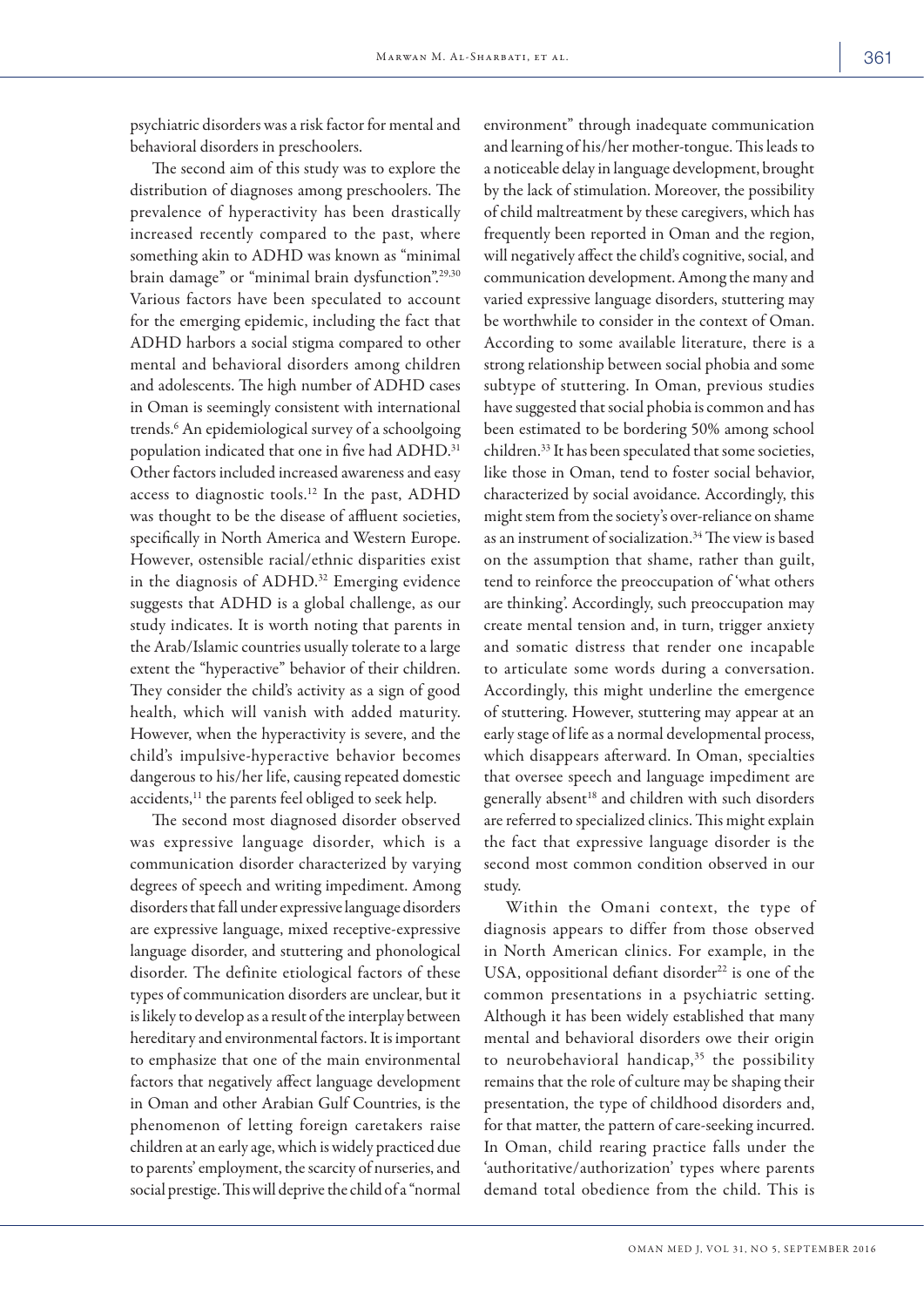likely to result in two possibilities regarding the presentation: type of childhood disorders and the pattern of care-seeking. On one hand, one could speculate that disruptive behavior is likely to be discouraged by a hierarchical society like Oman since it challenges the authority of the parent. On the other hand, given that children's misbehavior are not culturally tolerated, this would create the urgency for the parent to seek help. As it is the case, the first line of contact for psychiatric disorders is traditional medicine. Distressed parents are likely to resort to healing practices that owe their origin to Islamic teaching.

The population's structure in Oman is largely pyramidal, characterized by a "youth bulge". To establish the magnitude of the childhood disorders in Oman, this study sought to quantify the distribution of cases attending tertiary care, stratified by year of attendance. As expected by the sheer number of children, there was a radical increase in the number of attendees during the study period: there was near 218% increase in the number of children seeking help. In addition to the sheer number of children with special needs in the community, it is possible that more parental awareness of the available remedial services may have been an added factor.

As far as what is circulated informally, there are few child and adolescent mental health professionals in Oman. According to the Ministry of Health, "there are only 57 psychiatrists and 432 nurses working in or for mental health facilities in Oman".9 Because of a shortage of practitioners, management/treatment were limited to the 'biomedical model'. As noted in our study, only pharmacotherapy was available for children with mental and behavioral disorders. The most commonly used medicines in the clinic were risperidone, followed by atomoxetine, omega-3, methylphenidate, imipramine, and amitriptyline. Omega-3 is a well-known food supplement that has been used in the clinic when parents/guardians refuse to use medications. Other medications have been used only in severe cases who exhibited intolerable behavior that disrupted the family setting and affected quality of life, such as severe sleep disorders, violence, and extreme hyperactive risky behavior. However, strict reliance on the biomedical model for the care of child and adolescent mental health needs are likely to be rife with limitations.

There is a consensus that mental and behavioral disorders are likely to be precipitated by a combination of social, psychological, and genetic factors. Psychological disturbances in a child may result from problems with other members of the family. Therefore, interventions should target the whole family. This means the approach towards child and adolescent health, whether physical or psychiatric, are influenced by biological, psychological, and sociological (biopsychosocial) phenomena. The biopsychosocial factors are central to the predisposition, onset, course, and outcome of most disorders. More importantly, biopsychosocial factors are of major importance in designing interventions and management plans. The prevailing structure is not equipped to operate within the biopsychosocial model. Therefore, Oman needs to seriously contemplate the development of a multidisciplinary approach to children with special needs,36 which must include different models of intervention, including psychological, occupational, educational, social, and other types of therapies. This can be accomplished by incorporating well-trained allied professionals in the service. At the same time, the establishment of satellite clinics in different parts of the country is vital to screen, refer, and follow-up cases.

We recommend that future studies concentrate on follow-up issues, including the response to the intervention provided, the availability of community resources to deal with such children, and the extent of the adoption of multimodal management approaches.

Among some limitations in this study, this was a retrospective study, which usually do not have mechanisms to manipulate exposure or outcome measures, and have an inherent difficulty in establishing temporality of events. Secondly, this study was limited to tertiary care, as part of a teaching hospital, located in an urban area. Such a setting is likely to attract a particular group of the population (such as those who are educated and aware of mental disorders, living in urban areas), and any generalization should be considered with caution.

## **CONCLUSION**

High consanguinity and a positive family history of psychiatric disorders were reported. ADHD and poor language development were the most common presentations in this study. Boys exceeded girls

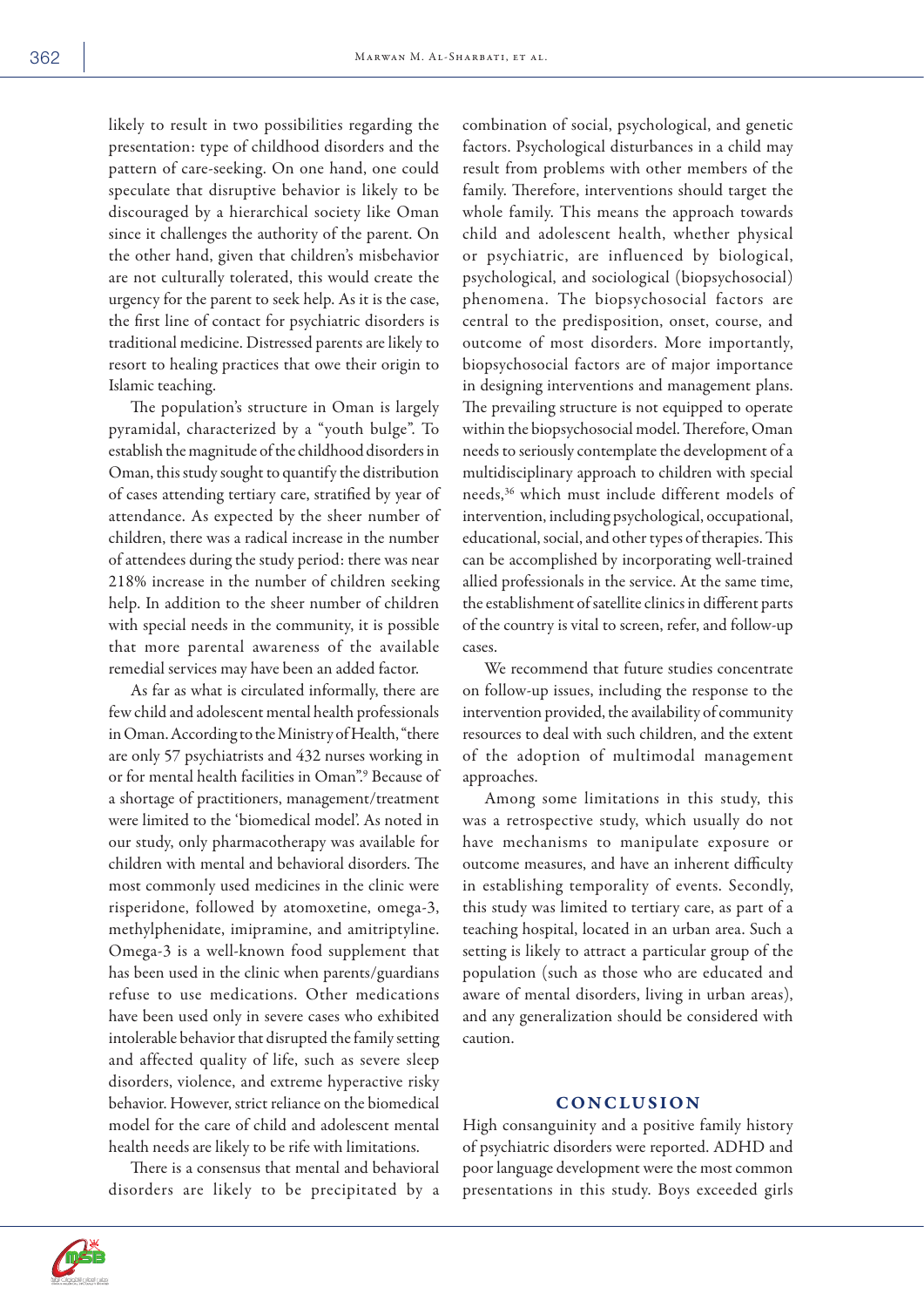in all disorders, except for emotional disorders. In nocturnal enuresis and sleep problems, both genders had equal distribution. The number of preschoolers brought to the tertiary care jumped dramatically during the study period; this necessitates extending adequate provision services in other hospitals to accommodate the increasing number of children with mental and behavioral disorders.

#### *Disclosure*

The authors declared no conflicts of interest. The study was nested within the project of H.M. Sultan Qaboos Grant and was approved by the Medical Research and Ethics Committee at the College of Medicine and Health Sciences, Sultan Qaboos University (IG/FN/10/01).

#### *Acknowledgements*

We would like to acknowledge Dr Zakia Al-Difai and Dr Muna Al-Salmi for their contribution in data collection, and Mrs Salwa Al-Lawatiyya and Mrs Samira Al-Hamdan for helping in psychometric assessment. We also extend our thanks to Mrs Ishita Gupta for manuscript editing, the patients and their parents, and finally to the hospital administration.

#### references

- 1. Hecht HS. "The child is father of the man" (William Wordsworth, 1802). J Am Coll Cardiol 2012 Oct;60(15):1371-1373.
- 2. Denholm R, Power C, Li L: Adverse childhood experiences and child-to-adult height trajectories in the 1958 British birth cohort, Int J Epidemiol 2013: Oct:42(5):1399-1409.
- 3. Kelly-Irving M, Lepage B, Dedieu D, Bartley M, Blane D, Grosclaude P, et al. Adverse childhood experiences and premature all-cause mortality. Eur J Epidemiol 2013 Sep;28(9):721-734.
- 4. Al-Jawadi AA, Abdul-Rhman S. Prevalence of childhood and early adolescence mental disorders among children attending primary health care centers in Mosul, Iraq: a crosssectional study. BMC Public Health 2007;7:274.
- 5. Elhamid AA, Howe A, Reading R. Prevalence of emotional and behavioural problems among 6-12 year old children in Eg ypt. Soc Psychiatry Psychiatr Epidemiol 2009 Jan;44(1):8-14.
- 6. Wichstrøm L, Berg-Nielsen TS, Angold A, Egger HL, Solheim E, Sveen TH. Prevalence of psychiatric disorders in preschoolers. J Child Psychol Psychiatry 2012 Jun;53(6):695-705.
- 7. Al-Shookri A, Al-Shukaily L, Hassan F, Al-Sheraji S, Al-Tobi S. Effect of Mothers Nutritional Knowledge and Attitudes on Omani Children's Dietary Intake. Oman Med J 2011 Jul;26(4):253-257.
- 8. United Nations. World Population Prospects: The 2012 Revision. [cited 2014 October 13]. Available from: http:// esa.un.org/unpd/wpp/unpp/panel\_indicators.htm.
- 9. Ministry of Health in Oman. [cited 2014 October 13]. Available from: https://www.moh.gov.om/ documents/16506/117700/CH01Y13/5ddabfab-f9b3- 44eb-b89b-6d1d6b7c9bac.
- 10. Arab Human Development Report 2009 Edited by UNDP. [cited 2014 October 13]. Available from: http://www. undp.org/content/undp/en/home/librarypage/hdr/arab\_ human\_developmentreport2009.html.
- 11. Al-Sharbati MM, Al-Hussaini AA, Antony SX. Profile of child and adolescent psychiatry in Oman. Saudi Med J 2003 Apr;24(4):391-395.
- 12. Al-Sharbati M. The emergence of behavioral disorders in children and adolescents. Int J Nutr Pharmacol Neurol Dis 2012;2:2.
- 13. Al Riyami AA, Al Adawi SH, Al Kharusi HA, Morsi MM, Jaju SS. Health services utilization by school going Omani adolescents and youths with DSM IV mental disorders and barriers to service use. Int J Ment Health Syst 2009;3(1):22.
- 14. Al-Sharbati MM, Zaidan ZA, Dorvlo AS, Al-Adawi S. Characteristics of ADHD among Omani schoolchildren using DSM-IV: descriptive study. J Atten Disord 2011 Feb;15(2):139-146.
- 15. Al-Busaidi Z, Bhargava K, Al-Ismaily A, Al-Lawati H, Al-Kindi R, Al-Shafaee M, et al. Prevalence of Depressive Symptoms among University Students in Oman. Oman Med J 2011: 26(4):235-239.
- 16. Jaju S, Al-Adawi S, Al-Kharusi H, Morsi M, Al-Riyami A. Prevalence and age-of-onset distributions of DSM IV mental disorders and their severity among school going Omani adolescents and youths: WMH-CIDI findings. Child Adolesc Psychiatry Ment Health 2009;3(1):29.
- 17. Afifi M, Al Riyami A, Morsi M, Al Kharusil H. Depressive symptoms among high school adolescents in Oman. East Mediterr Health J 2006;12(12)(Suppl 2):S126-S137.
- 18. Al-Farsi YM, Waly MI, Al-Sharbati MM, Al-Shafaee M, Al-Farsi O, Al-Fahdi S, et al. Variation in socio-economic burden for caring of children with autism spectrum disorder in Oman: caregiver perspectives. J Autism Dev Disord 2013 May;43(5):1214-1221.
- 19. American Psychiatric Association. Diagnostic and Statistical Manual of Mental Disorders, (DSM-IV-TR, revised text). Washington DC; 2000, p.33.
- 20. Youth An Undervalued Asset: Towards a New Agenda in the Middle East and North Africa - Progress, Challenges and Way Forward. Middle East and North Africa Region Human Development Department (MNSHD), The World Bank, 2007 (PDF). Retrieved 24 April 2014.
- 21. Al-Farsi YM, Al-Sharbati MM, Al-Farsi OA, Al-Shafaee MS, Brooks DR, Waly MI. Brief report: Prevalence of autistic spectrum disorders in the Sultanate of Oman. J Autism Dev Disord 2011 Jun;41(6):821-825.
- 22. Alobaidi AK, Ali NS. Attention Deficit/Hyperactivity Disorder among schoolchildren in Baghdad. J Can Acad Child Adolesc Psychiatry 2009 Feb;18(1):4-5.
- 23. Lavigne JV, Gibbons RD, Christoffel KK, Arend R, Rosenbaum D, Binns H, et al. Prevalence rates and correlates of psychiatric disorders among preschool children. J Am Acad Child Adolesc Psychiatry 1996 Feb;35(2):204-214.
- 24. Rajab A, Patton MA. A study of consanguinity in the Sultanate of Oman. Ann Hum Biol 2000 May-Jun;27(3):321-326.
- 25. Al-Salehi SM, Al-Hifthy EH, Ghaziuddin M. Autism in Saudi Arabia: presentation, clinical correlates and comorbidity. Transcult Psychiatry 2009 Jun;46(2):340-347.
- 26. Eapen V, al-Gazali L, Bin-Othman S, Abou-Saleh M. Mental health problems among schoolchildren in United Arab Emirates: prevalence and risk factors. J Am Acad Child Adolesc Psychiatry 1998 Aug;37(8):880-886.
- 27. Islam MM. Effects of consanguineous marriage on reproductive behaviour, adverse pregnancy outcomes and offspring mortality in Oman. Ann Hum Biol 2013 May;40(3):243-255.
- 28. Merikangas KR, He JP, Burstein M, Swanson SA, Avenevoli S, Cui L, et al. Lifetime prevalence of mental disorders in U.S. adolescents: results from the National Comorbidity Survey Replication–Adolescent Supplement (NCS-A). J Am Acad Child Adolesc Psychiatry 2010 Oct;49(10):980- 989.
- 29. Barkley RA, Peters H. The earliest reference to ADHD in the medical literature? Melchior Adam Weikard's description in 1775 of "attention deficit" (Mangel der Aufmerksamkeit, Attentio Volubilis). J Atten Disord 2012 Nov;16(8):623-630.